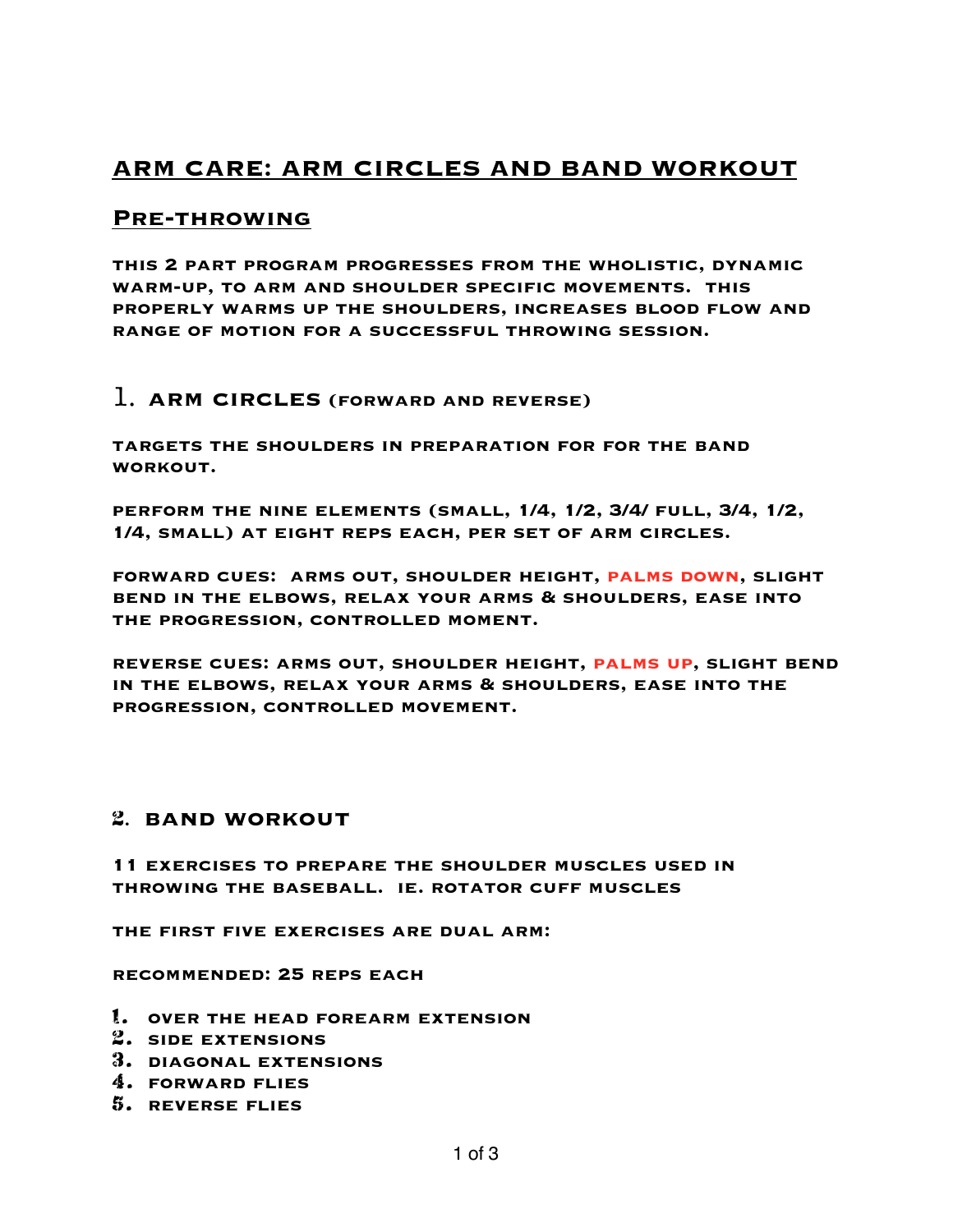#### **the next six exercises are throwing arm specific:**

#### **recommended: 25 reps each**

- 1. **internal rotation**
- 2. **external rotation**
- 3. **elevated internal rotation**
- 4. **elevated external rotation**
- 5. **reverse throwing**
- 6. **forward throwing**

### **STATIC STRETCHING: wrist/forearm**

- 1. **hold arm at 45 degrees towards the ground. palm up. with opposite hand, pull finger tips up towards your face, stretching the wrist and forearm. hold for :10-:20 seconds. repeat on opposite arm.**
- 2. **hold arm straight out from your body at chest height. palms down. with opposite hand, keep fingers straight, pull finger tips up and towards your body, stretching the wrist/ forearm. hold for :10-:20 seconds. repeat on opposite arm.**
- 3. **hold arm at 45 degrees towards the ground. palm down. pull down (softly)at the knuckles to stretch the forearm. hold for :10-:20 seconds. repeat on opposite arm**

**now the arm is prepared and ready to begin a throwing program** 

**\*\*\*\*POST-THROWING: (for pitchers)** 

**we take good care of our arms prior to throwing and a good arm care program should include a post throwing routine.** 

**some ideas for post throwing for pitchers BAND WORK - four exercises focussing on external rotation: eternal flies, external roatation (hip height), Exteranl rotation (shoulder height), reverse throwing motion. REST/RECOVERY - proper rest/recovery to optimize performance, based on throwing plan.**